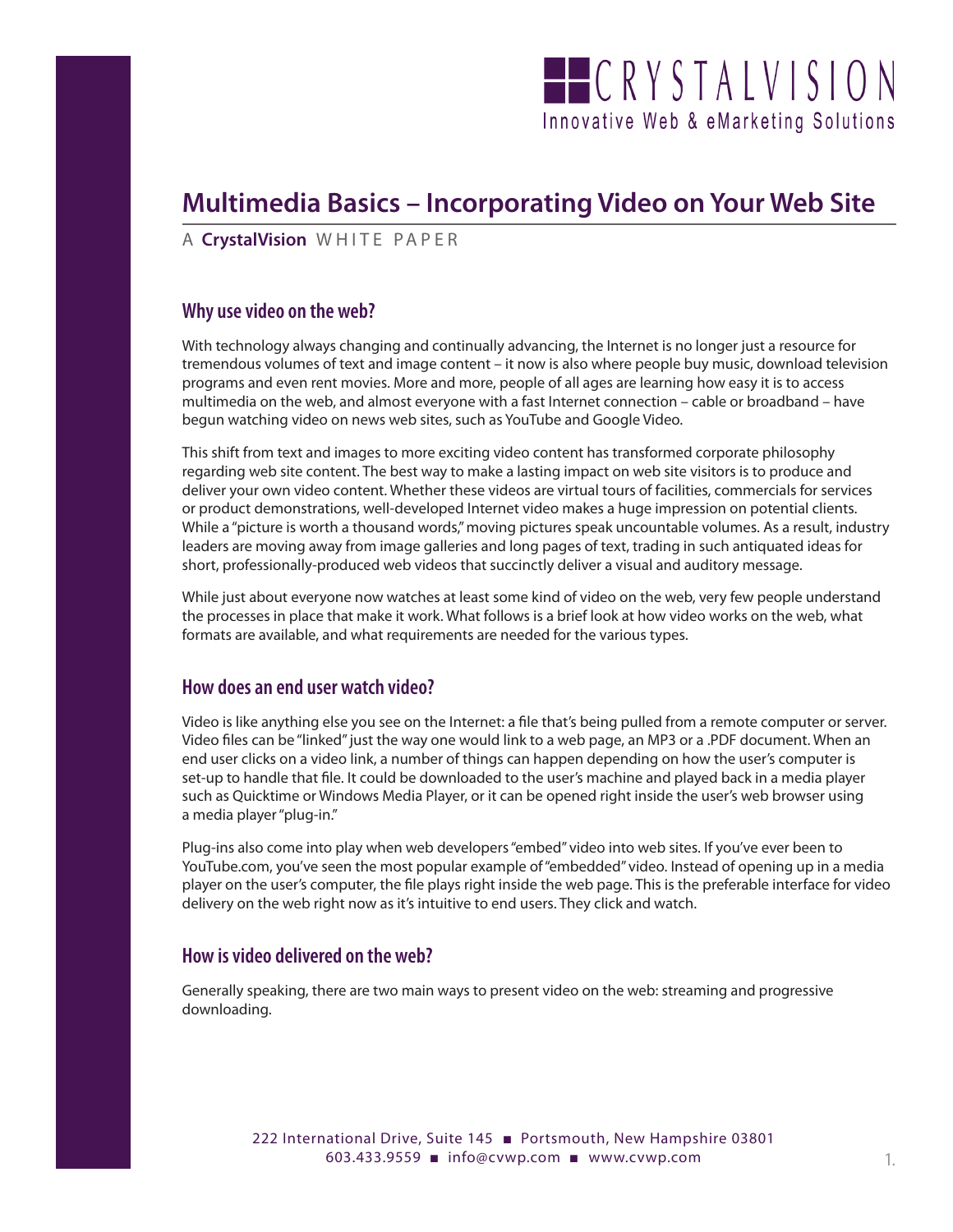- 1.) Streaming While all web video is often referred to as "streaming," this is often an incorrect statement. Streaming video means the video is being hosted on a special video web server that stores and plays the video remotely. Most noticeable to an end user is the ability to jump to chapters programmed within the video, much the way you can with a DVD. Additionally, the end user doesn't have to wait for video to download – the video plays almost immediately and providing that there's plenty of bandwidth on the remote server, it will play without interruption even if the user skips ahead to other parts of the video. Live video served on the web is always streamed.
- 2.) Progressive Downloading Most web video is delivered from the same kind of web server that delivers web page code, images and other common files. This means that the video has to be downloaded on a user's machine (usually in a hidden directory) before it can begin playing. More often than not, user machines are configured to allow users to watch the video as the file is downloading – usually because their Internet browser is equipped with plug-ins to play video. If a user's connection is good, the web site isn't bogged down with traffic, and the running time is short (3 minutes max) the video will play seamlessly from start to finish. Users cannot, however, "fast forward" through the video until it has fully downloaded. Unless there's a significant amount of complicated programming going on behind the scenes, chances are users also would not be able to skip ahead to "chapter points" as they would in a streaming file.

## **What are the differences between the various formats and which one is the "best?"**

There are about a dozen different file types for video currently on the web, and within those file types are various "codecs" that define how the video data will be read by a player. So while two video files might have the same extension (.avi for instance), it's possible an end user will be able to play one and not the other because of the codecs being used.

The "which is the best format" argument is mostly based on two criteria: how easy is it for an end user to play the file type and how good the picture quality (resolution) is of the video.

The most common video files used today on the web are Quicktime files (.mov), Windows Media Player files (which can have a variety of extensions, but generally end in .wmv), Realplayer files (.ram or .rm), MPEG files (.mpg or .mpeg) and Flash Video Files (.flv).

Because of the huge success of YouTube, the prevalence of the Flash plug-in for all web browsers, and a very reasonable file-size-to-running-time ratio, Flash Video has become the most popular and widely used web video format. Unfortunately, Flash Video files that download progressively sometimes lack the sharpness of other file types. So while it is very easy for end users to play through their web browsers, the resolution can suffer. If you start out with good enough source video, however, Flash Video can certainly yield very good results.

Because it can be played in almost every video player available and, when programmed correctly can be abundantly clear, many video producers still like to use the old mainstay, MPEG – a file type that was often used in other applications like PowerPoint Presentations and interactive CD-Roms. The downside to MPEG is that to get a clear image, the file size is significant, at least double and sometimes triple the file size of other formats.

All other file types face the issue of usability on end users' machines. People with Macs have a hard time playing Windows Media files. Quicktime files are often encoded with codecs that require special downloads and most recent versions of the Quicktime player. .AVI files are either so large that they take forever to download or, like Quicktime files, are created with codecs that end users need to download and install.

In a world where the fastest and easiest win the day, Flash Video is really the best answer to almost every company's video formatting needs. And, except for rare instances, progressive downloading (like YouTube and Google Video) is the best delivery method.